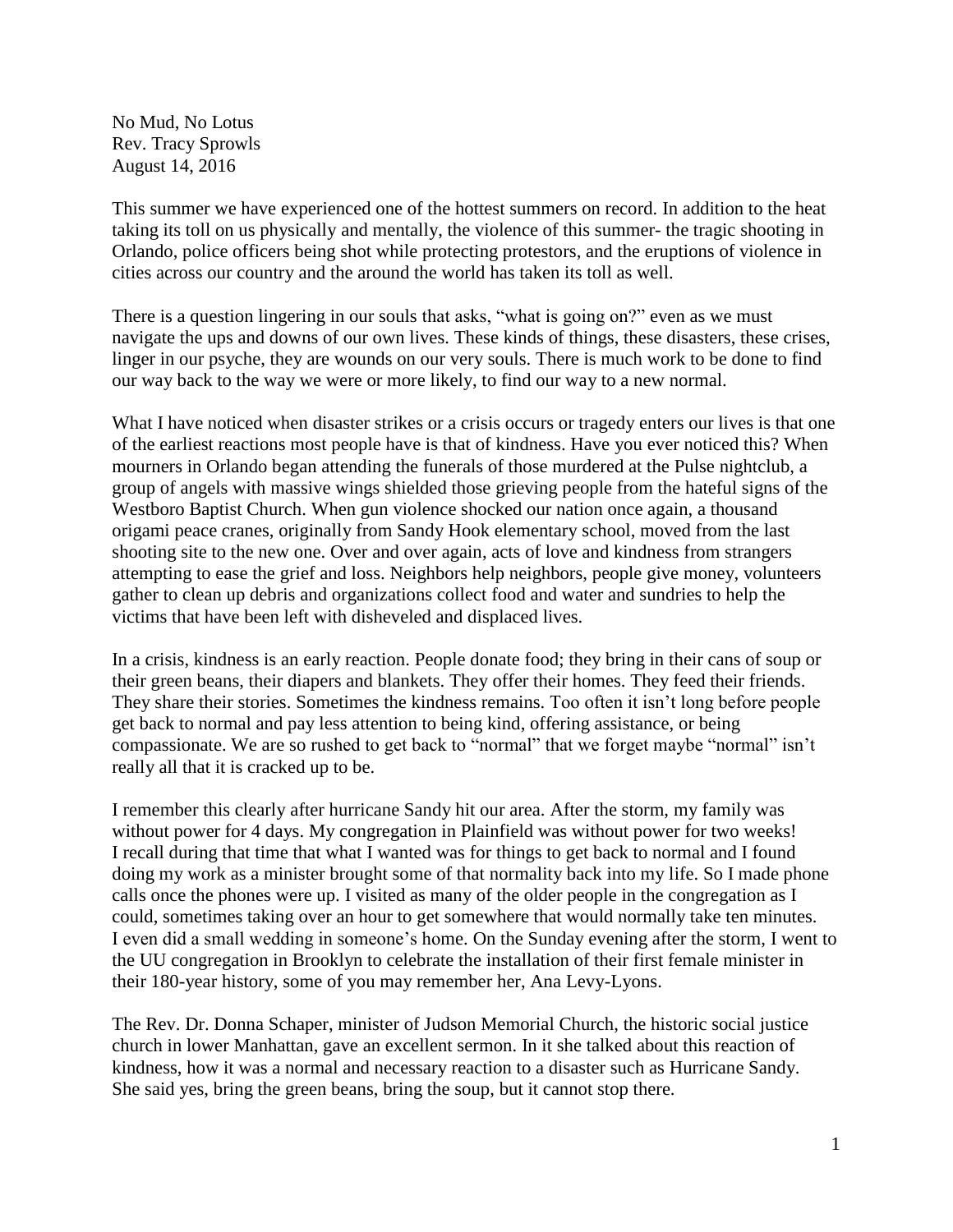She said that the world needs kindness, we must start with the green beans but we must move to a place of justice. We must always have a forward vision of justice; we cannot stop at kindness. We cannot stop at green beans.

I was inspired by her words and took them to heart. Yes we need kindness, we will always need kindness, but it cannot stop there. Our eyes, our hearts must be looking towards justice: from green beans to the grand scheme of peace on earth and justice for all. As Unitarian Universalists this might resonate with us. According to the words of our second principle we covenant to affirm and promote "equity, justice and compassion in human relations." Justice is the work we do. It is a kin-dom of justice we aspire to create here on earth. For many Unitarian Universalists it is the work of justice that brings us through the doors of UU congregations everywhere and it is the continued promise of peace, justice and universal Love that takes us to the courts, on the streets, to the polling places and lunch counters and the protests and on and on and on.

But I have been thinking on her words recently and I have realized that maybe I don't quite agree with Rev. Dr. Schaper. Of course, justice is always a goal, a vision that we must always strive for and work towards. It is a destination towards which we must constantly be headed. But let me explain a bit about how I think differently today on what she had to say about kindness and justice back then.

When we look at the second principle, our focus often falls to that of justice. I would like to suggest that perhaps the focus of the principle should be on compassion. I believe everything starts from a place of compassion. Kindness is not synonymous with compassion. Kindness can be friendliness and helpfulness. But compassion, compassion comes from the heart. Compassion is putting oneself in another's shoes. It is staying open to another even when it is difficult, even when we are angry or hurt. Compassion is about connection, it seeks wholeness.

Rachel Remen, a writer and teacher writes, "Service is not the same as helping. Helping is based on inequality, it's not a relationship between equals. When you help, you use your own strength to help someone with less strength. It's a one up, one down relationship, and people feel this inequality. When we help, we may inadvertently take away more than we give, diminishing the person's sense of self-worth and self-esteem…Serving is also different to fixing. We fix broken pipes; we don't fix people. When I set about fixing another person, it's because I see them as broken. Fixing is a form of judgment that separates us from one another; it creates a distance. So fundamentally, helping, fixing and serving are ways of seeing life. When you help, you see life as weak; when you fix, you see life as broken; and when you serve, you see life as whole. When we serve in this way, we understand that this person's suffering is also my suffering, that their joy is also my joy…We may help or fix many things in our lives, but when we serve, we are always in the service of wholeness."

I would say that to serve is to be a person who is compassionate. Compassion is to understand that the suffering of another is also your own suffering; that their joy is your joy. Compassion is meeting each person from the heart, whether you know them or not, whether you like them or not, whether you notice them or not. If each and every person made a commitment to live a life of compassion towards every living thing, including themselves, imagine what the world would look like?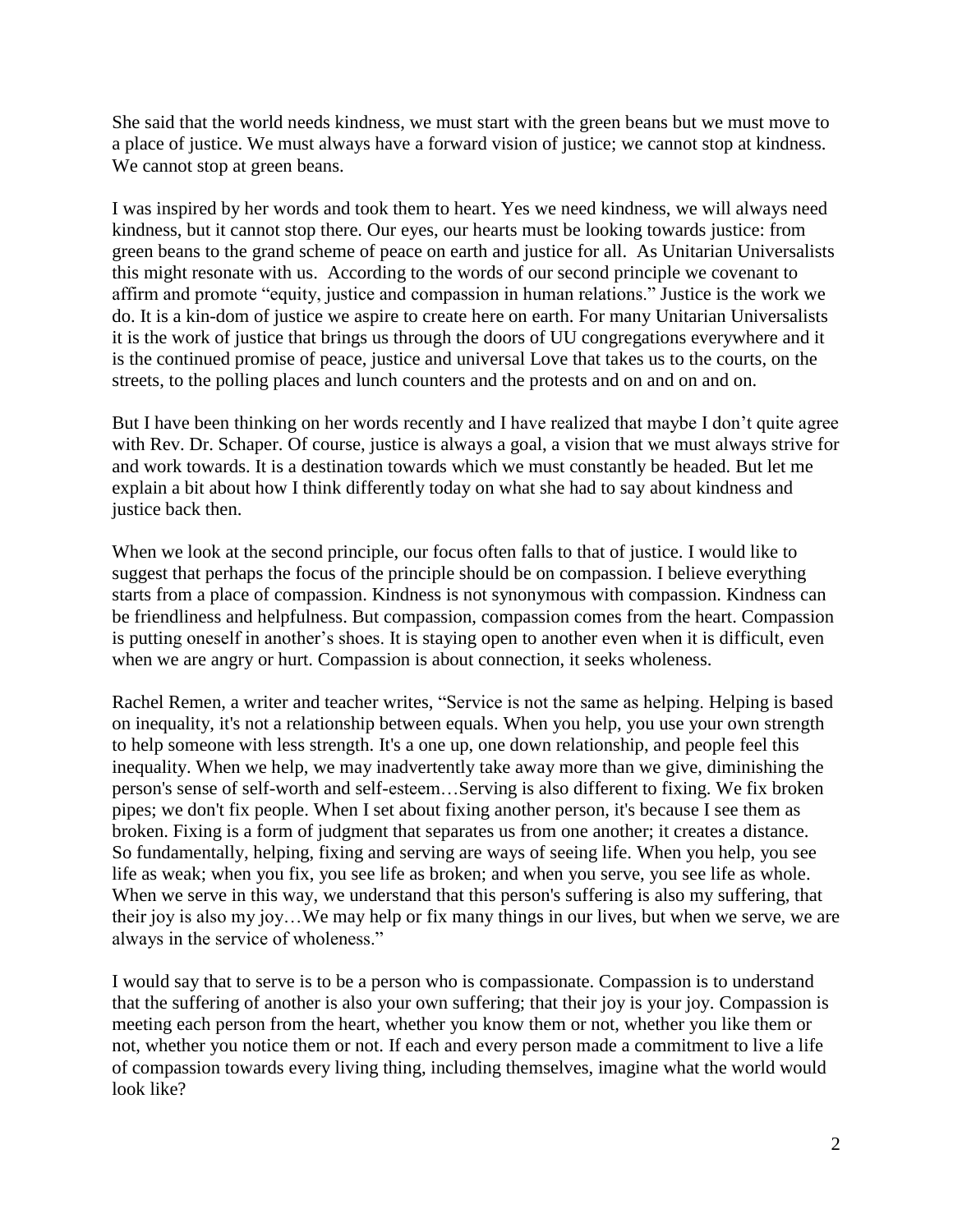One of the most powerful teachings in human history began with a broken heart, a heart torn open by compassion for the suffering of others. It is an unlikely story because it is about a prince who lived in luxury, never wanting nor needing anything, for he was protected all his life.

When Siddhartha was born, a holy man predicted that when he grew up Siddhartha would be a great king or a great holy man. The King, Siddhartha's father, wanted what he thought was best for the boy for he knew the life of a holy man was a difficult one. So he kept Siddhartha in the confines of the palace. Everything was beautiful and plentiful, everyone was young and healthy. Siddhartha saw no suffering, no illness, no fear or war. In short, he was protected from the world so that he could grow up to be a great king. But, the father could not control all things. He could not control the path Siddhartha would ultimately take. One day, the young Siddhartha left the walls of the palace on a journey and saw the great suffering in the world- First, he saw an old man leaning on a cane. From this he learned that people grow old. Second, he saw a very ill woman on the side of the road. From this he learned that illness and disease were a part of life. Finally, although his attendants tried to hide it from him, he saw a corpse in the middle of the road. With this, he knew that life was not endless but at some point all life comes to an end.

Instead of despair, Siddhartha felt compassion. He wanted to know how to end the suffering that these things brought. So, one night he left the comfort and security of the palace. He left the love of his family behind too, and he set out into the world to seek the answer to the end of suffering. For years he lived in the world, studying, searching, and observing. Finally, after some considerable time had passed, he removed himself to the forest where he sat under the Bodhi tree, declaring that he would remain there until he had achieved enlightenment.

"And then, suddenly, he was no longer Siddhartha. He was Buddha, the one who is awake. In a flash of unitive awareness he saw through the veil of seeming reality to the deeper reality of which we are a minute part. He saw all of existence in one glimpse. He saw everything *as it is*. In this flash of insight, called "satori," he transcended his separate self and realized that all of the universe was one, and that he, too, was that one."

Out of this awareness of oneness grew two ideas: first, that human existence was all about suffering because we separated ourselves from this understanding of oneness and then focused on the wrong things. Second, that compassion was a genuine path to ending suffering.

Compassion, the Buddha says, must begin with ourselves. We need to love ourselves before we can extend this love to the rest of humanity and all of creation. It makes sense. If we are not forgiving of ourselves, how can we forgive another? If we cannot let go of anger towards ourselves, then how can we let go of it towards another? If we are disappointed or fearful about our own situation, do we not transfer that to the life of another? Peace in the world begins with peace in your own heart. Having peace in your heart, loving yourself and accepting who you are then affects your attitude towards the world.

Compassion is not something that is childish or sentimental but something worthwhile and with deep value.<sup>ii</sup> When you approach everyone with compassion, your attitude changes automatically.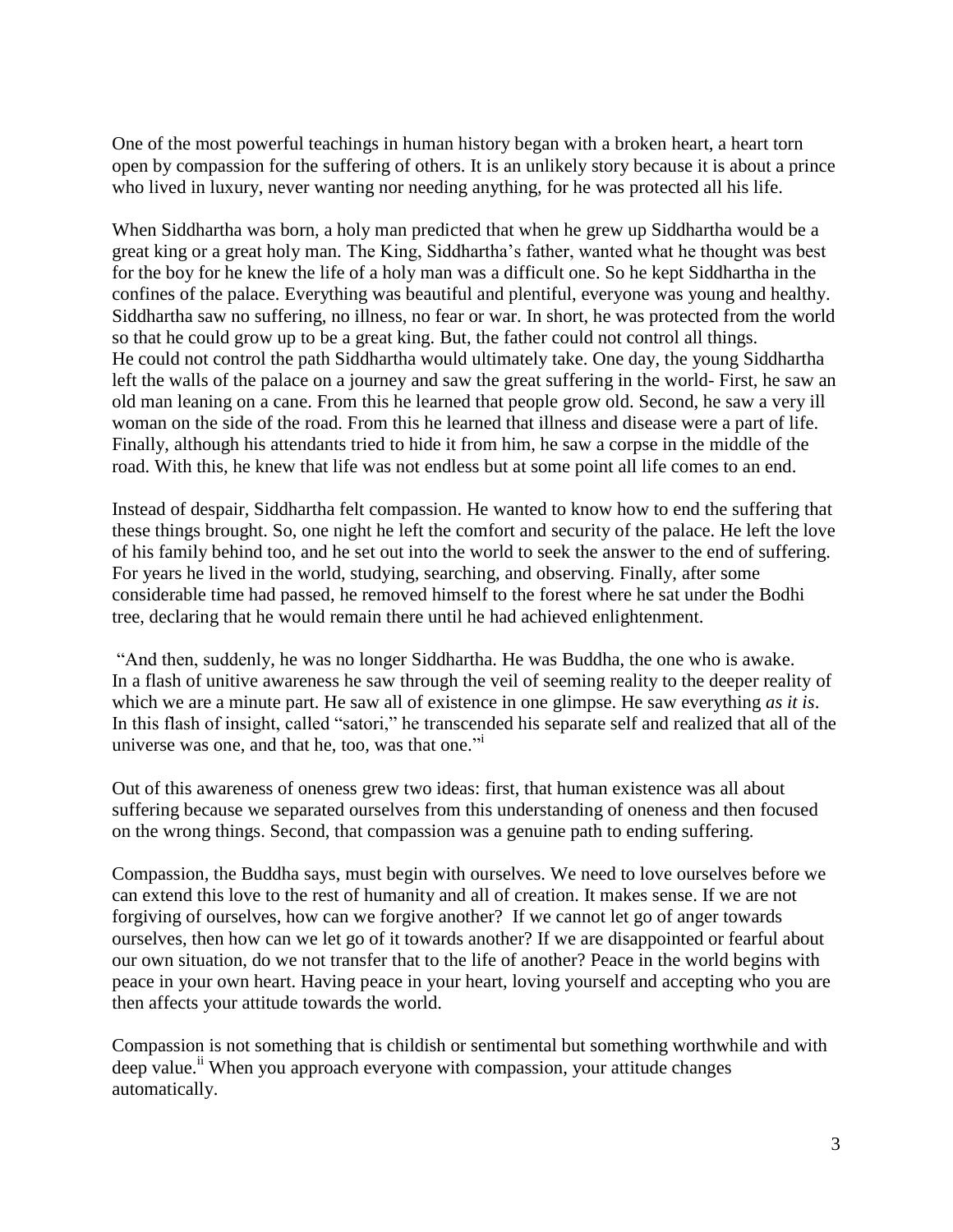The Dalai Lama writes, "I believe compassion provides the basis of human survival, the real value of human life, and without that there is a basic piece missing."<sup>iii</sup> He goes on to say that compassion creates further conditions in the human heart. With compassion comes sensitivity to the feelings of others. There is an enhancement of empathy. The generosity of spirit and means increases. The desire to help others becomes a factor.

We must cultivate compassion in ourselves and then we are capable of extending compassion to others. This compassion is not a feeling of closeness we have for those we know or a sense of pity when looking at others in need. This compassion is not sentimental or sweet. Genuine compassion is based on respect for the other and on the idea that others have the right to be happy and free of suffering just like you do. This compassion even extends to those we may not know or trust. Victor Parachin, a minister and a writer for a journal called *Growing Parent,* and a member of the All Souls Church in Tulsa, OK suggests that one should extend compassion even to our enemies. He tells this story in way of an example:

"In September, 1965, Bill Schiebler was a 24 year-old officer in the Army and on his way to Vietnam. Before leaving the country he visited his grandfather in Appleton, Wisconsin, to say goodbye. It was an emotional farewell because both knew they might not see each other again. As Schiebler left, his grandfather offered these parting words: 'Now, you remember Bill, be kind to your enemies.'

Later that year, the grandfather's admonition came back to Schiebler during a tense trek back behind enemy lines. Schiebler and his unit had captured two North Vietnamese prisoners and were trying to make their way back to the safety of their camp. It was an exhausting hike in the darkness, particularly for one prisoner who was barefoot. 'In the glow of our flashlight, I looked at his feet; both were a bloody pulp. Even though he was grimly stoic, it was clear he would have great difficulty making it back.'

'For a moment I hesitated,' Schiebler recalled. 'Already I had seen too many good friends die at the hands of the North Vietnamese.' However, he remembered his grandfather's words: 'Be kind to your enemies.' Impulsively, Schiebler picked the man up, flipped his body over his back and carried him through the thick jungle. 'As I trudged along, a faint weeping sounded from the man on my back,' Schiebler said. 'I pretended not to hear it until he began to sob. Without thinking, I gave his body a slight squeeze of reassurance.'

When they finally reached the camp, word of Schiebler's act of kindness to an enemy spread, prompting others to respond compassionately to their prisoner. 'Our medic went out of his way to give him some antibiotic salve to ward off infection,' Schiebler said. The single act of compassion from one person spread throughout the camp, creating opportunities of compassion in the midst of war. $iv$ 

I wonder if simple acts of compassion might have prevented this war? Or might prevent the next one?

Justice is an important goal. World peace another worthy goal. Justice making is important work.